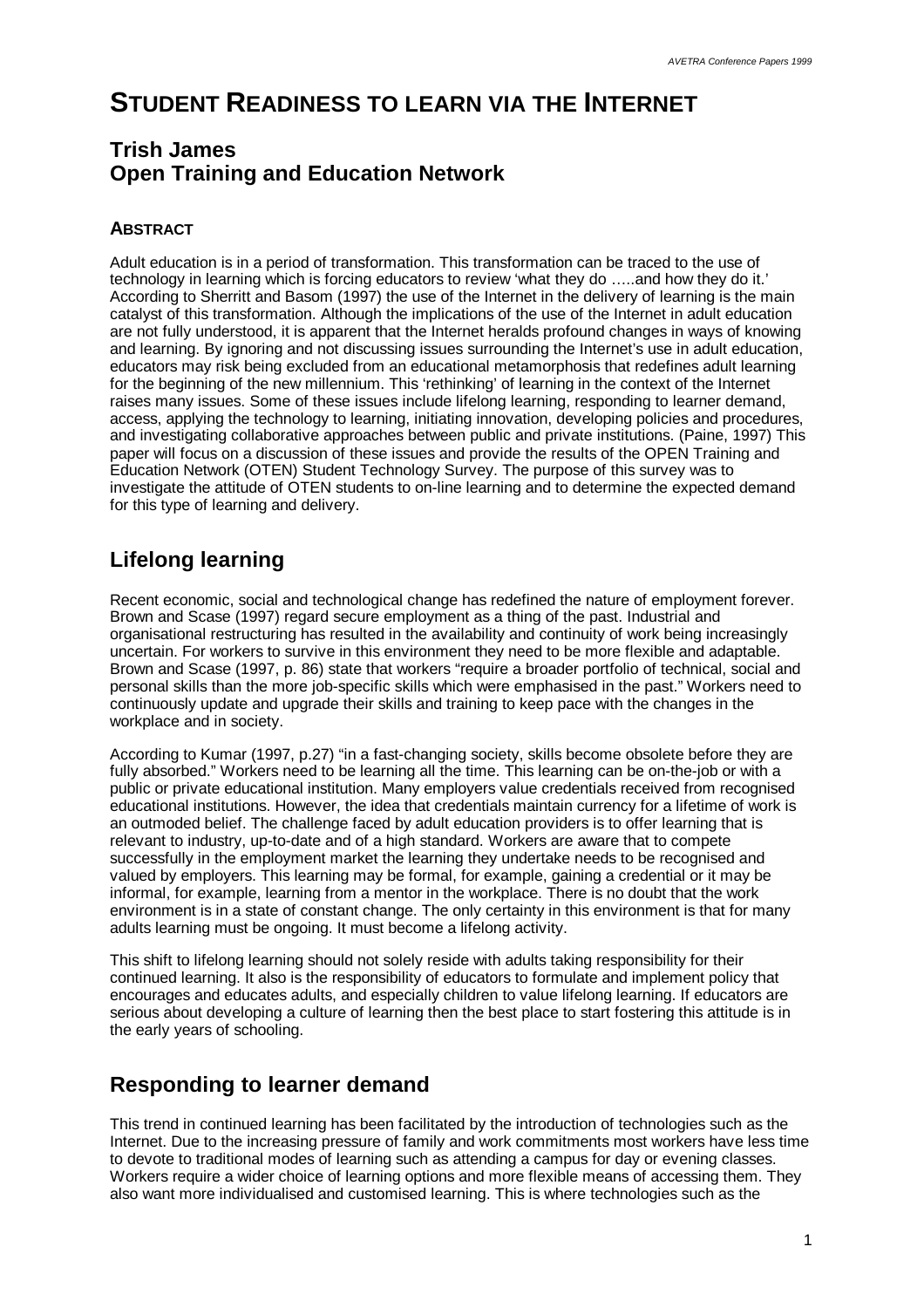Internet are positioned to deliver education and learning in a wide range of environments and locations such as at home and in the workplace.

### **Access**

Although the Internet has many advantages for adults who want to pursue lifelong learning, it only advantages those adults who have access to the technology and who have the skills to use it. Elsden (1997) states that the use of the Internet has been dominated by the privileged, that is, those with better jobs, more money and education. However, this is changing, as technology becomes more prevalent in society. This perception of who has access to technologies, such as the Internet needs to be questioned and investigated.

Dorman (19##) states that the high cost of computer equipment may have deterred adults from accessing and using the Internet. However, in recent years equipment costs have significantly declined. A computer is an affordable piece of equipment that is found in approximately 42% of Australian households, which are nearly 3 million households. (ABS Report February 1998). In May 1998 14% of Australian households had access to Internet at home (ABS Report May 1998). This is further evidence to support the changing picture and pattern of computer and Internet use in our society.

In the late 1970s and 1980s many adults were fearful of using computer technology. However, with the proliferation of computers and technologies in the workplace and in society this fear has subsided. Many adults have access to technology at home and work and may be ready to be offered the chance of using this technology for learning.

Learning for adults with low levels of literacy has always been a problem. The Internet uses written text and images to display information. The high level of use of images could advantage adults with poor literacy. Educators could effectively utilise this combination of media to assist learning for adults with literacy problems.

## **Applying the technology to learning**

The traditional way of formulating knowledge is enshrined in the teaching methods of our age. In Higher Education Institutions, particularly universities most teaching methods still adhere to the faceto-face lecture model. The prevalence of this method across most disciplines has legitimised and justified its use. The shared use of this teaching method by many adult educators has reinforced its authority and legitimacy as an appropriate way to gain knowledge in the world. Research by Alexander, McKenzie and Gleissinger (Albert, 1998) shows that many learners still associate real learning with having lectures. Although face-to-face lectures are still widely used in adult education, their use and privileged position is being questioned and challenged.

On close examination of what is happening in adult education the use of technologies such as Internet is becoming more prevalent. The potential of the Internet in adult learning is only just being realised and discovered. However, Alexander, McKenzie and Gleissinger (Albert, 1998) state that many educators have not thought through learning issues associated with using the Internet. Many educators have concentrated on merely producing web pages that are mainly graphics based with little or no textual content, or web sites that are dense with text and resemble on-line lectures.

Bates (1997) states that quality Internet learning needs to be properly instructionally designed. It needs to be packaged in an attractive easily accessible way, and include student and technical support. Alexander, McKenzie and Gleissinger (Albert, 1998) stress the importance of providing staff development in the use of the technology and technical support. Their message is that quality educational learning packages do not have to be state-of-the-art award winning productions. Learning can be delivered via the Internet in a cost effective, efficient way that does not compromise educational standards. Although McKenzie and Gleissinger's (Albert, 1998) research supports the view that face-to-face learning is superior to learning via the Internet, Internet facilitated learning is still in its infancy. They do provide many examples of the successful use of the Internet in learning.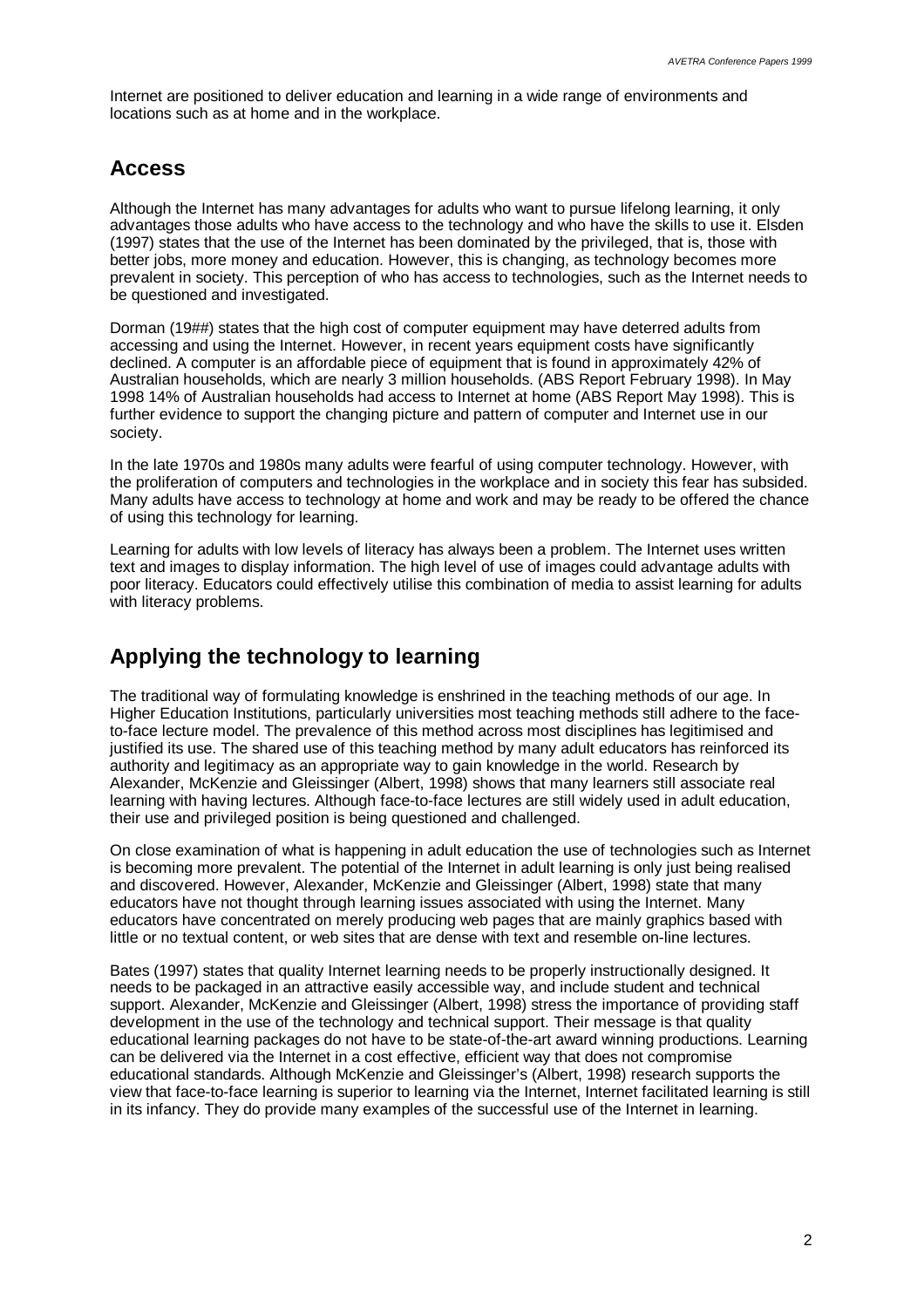#### **Initiating innovation**

Educators are accustomed to changes in learning content. However, the methods and equipment used for delivery have remained fairly constant over the years. The advent of computer technology has changed all that. (Ehrmann, 1996) Computer technology is constantly evolving and changing at a rapid rate. This does not automatically lead to improvements in learning methods and content. Educators face the difficulty of trying to successfully mesh content, learning and technology. There are many factors to consider in the combining these areas, especially for on-line learning. The technology should be reliable, affordable, easy to use and accessible. The learning should make allowance for varying learning styles, allow for learner interaction and cater for learners with special needs. The content should provide the learner with problem solving opportunities and scenarios. It should also fully utilise resources that already exist, for example, links to relevant sites on the Internet. For on-line learning Starr (1997) recommends using a template approach to the authoring of courses. A template in this context refers to different learning models. There needs to be a variety or diversity of learning models to provide consistency for teachers as well as learners.

Educators should clearly indicate to learners the level of hardware and software required to participate in the learning offered via the Internet. Starr (1997) emphasises that educators should ensure that their organisation has the internal technological capability to service learning via the Internet. Educators also need to ensure that administration procedures associated with on-line learning are functional and streamlined.

Educators need to provide adults participating in on-line learning with introductory courses to become familiar with the use of the on-line learning environment. This type of learning is different from the structured face-to-face learning, which is prescribed and directed by teachers in classrooms. Learners may need assistance in adjusting to the choice and freedom that on-line learning provides.

Staff also needs to be adequately trained and prepared for the introduction of new technology. It is important in training staff to ensure that they are able to use the new technology as well as easily change learning content. Staff should be made equally aware of an innovation's good and bad points. Staff needs to be able to deal with technology difficulties.

Enthusiastic staff members or staff with computing expertise initiated much of the early development of on-line learning. As these staff burnout or leave organisations other staff have to be encouraged to participate in on-line learning. These staff may require incentives and support to initiate computermanaged technological innovations. Paine (1997) advocates this as a positive way of changing, shaping and influencing teaching methods and practice.

### **Policies and Procedures**

The success of the introduction of any innovation relies on strategic planning, policy formulation and the development of efficient and effective administrative systems. Strategic planning and policy development requires collaboration between educators, instructional designers and technology experts in an organisation. Gatliff and Wendel (1998) point out that success of policy and planning is dependent on all stakeholders in an organisation deciding upon outcomes, being able to communicate their views and concerns and sharing a common vision. Gatliff and Wendel (1998, p.31) also believe that stakeholders need to agree on such things as "what is to be taught, who is to teach, who is prepared to teach with existing technologies, which technologies should be used and how students can be best accommodated." Policies and planning needs to address the practical implications and procedures for learners and staff across an organisation. The process needs to be managed so that all stakeholders can have confidence in its success. Bates (1997) states that effective policies need to be put in place for on-line learners, particularly for those learners who have gone to the expense of purchasing computer equipment for the purpose of study. It is important to acknowledge that investment in on-line learning is not necessarily a cost saving exercise. Gatliff and Wendel (1998) state that on-line learning requires an adequate investment of resources for initial development and ongoing commitment. Depending on the components or model of on-line learning adopted it may be no more costly when compared with traditional methods of learning.

Sobski (1997) maintains that any planning for the use of the Internet must include provision for investment in staff in the form of training. This training should be in the use of the technologies and their use and application in an educational context. Staff need time and training to become comfortable and familiar with the technology. Changing and influencing professional educational practice does not happen overnight.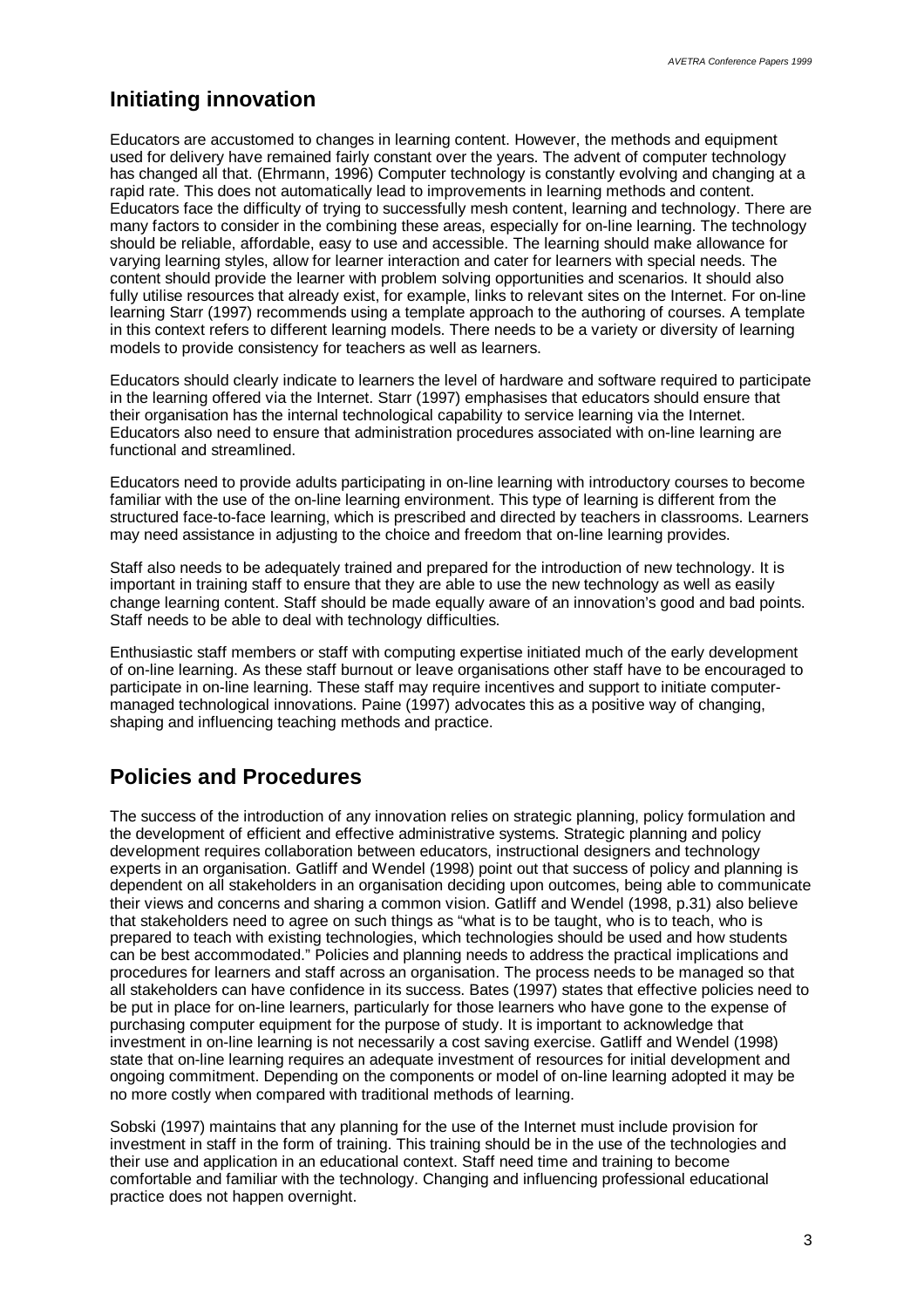Those Educational Institutions that plan and deliver learning on the Internet in an ad hoc manner may end up with a mixed bag of learning products that vary greatly in educational quality. This variation in quality and product may harm even down grade the image of an Educational Institution as a provider of quality education and training. Educational Institutions need to convince adult learners of their proficiency in delivering learning on the Internet. This is vital to retaining and attracting adult learners. The use of the Internet has the potential to expand opportunities for non-traditional learners to participate in higher education. Educational Institutions run the risk of losing many potential learners by not having a presence on the Internet. The Internet should be seen as a significant medium and opportunity for generating new business.

Kumar (1997, p.34) points out that Higher Education Institutions "now have to compete with an increasing range of specialised organisations that, based on the new information technologies and with a more precise brief, can offer equally good or better services to government and business." This theme of competition between the private and public sphere is also emphasised by Coffield and Williamson (1997, p.5). They warn that educators, particularly those in the public sphere need to take control of the educational direction they wish to pursue in regard to learning on the Internet, "as otherwise their future will be defined for them by political or business elites."

### **Collaborative approaches between public and private institutions.**

Paine (1997) talks about the formation of new partnerships between private and public organisations. He states that in Britain funding for new initiatives is obtained from the private sector. This finding is used for joint public/private projects. He advocates this a successful approach to bring in money into the public sector.

The idea of forming partnerships, sharing services, equipment and costs may provide savings or reductions in costs to educational providers and learners. Joint agreements between public and private organisations may be a common occurrence in future. These agreements may be on a project by project basis or based on the delivery of components of learning such as providing the technology equipment and know-how or the educational know-how.

# **THE OTEN STUDENT TECHNOLOGY SURVEY**

#### **RESULTS & CONCLUSIONS**

The aim of this research was to investigate the attitude of OTEN students to computer-based learning and delivery and to determine the expected demand for this type of learning and delivery.

The research involved a postal survey in the form of a self-administered questionnaire.

The sample was stratified according to Faculty area. 2,000 students who enrolled with OTEN in Semester 1, 1998 who were working were randomly selected from the four Faculty areas.

Of the 2,000 students sent questionnaires, 730 replies were received. This is a response rate of 37%. Neuman (1997) states that " a response rate of 10% to 50% is common for a mail survey." Most researchers consider anything below a 50% response rate as poor and unrepresentative of a population. However, it can be argued that the profile of the respondents in the survey closely matched those of the OTEN student population for sex, age, and geographical area. The three Faculty areas of Production, Services and Business Studies were representative of the OTEN population. However, the Access Faculty was slightly under represented.

According to the findings 79% of the respondents had an income of \$40 000 or less. This supports the view that access to computers is not restricted to the privileged, that is, those with better jobs, more money and education. The profile of the average computer user is changing and includes medium to lower income earners.

Sixty percent (60%) of respondents are aware that they can access computers in TAFE NSW colleges; however, few use them. Many students, particularly country student may not access these computers as they are too far from the college. The number of computers available in each college may vary. This may restrict use.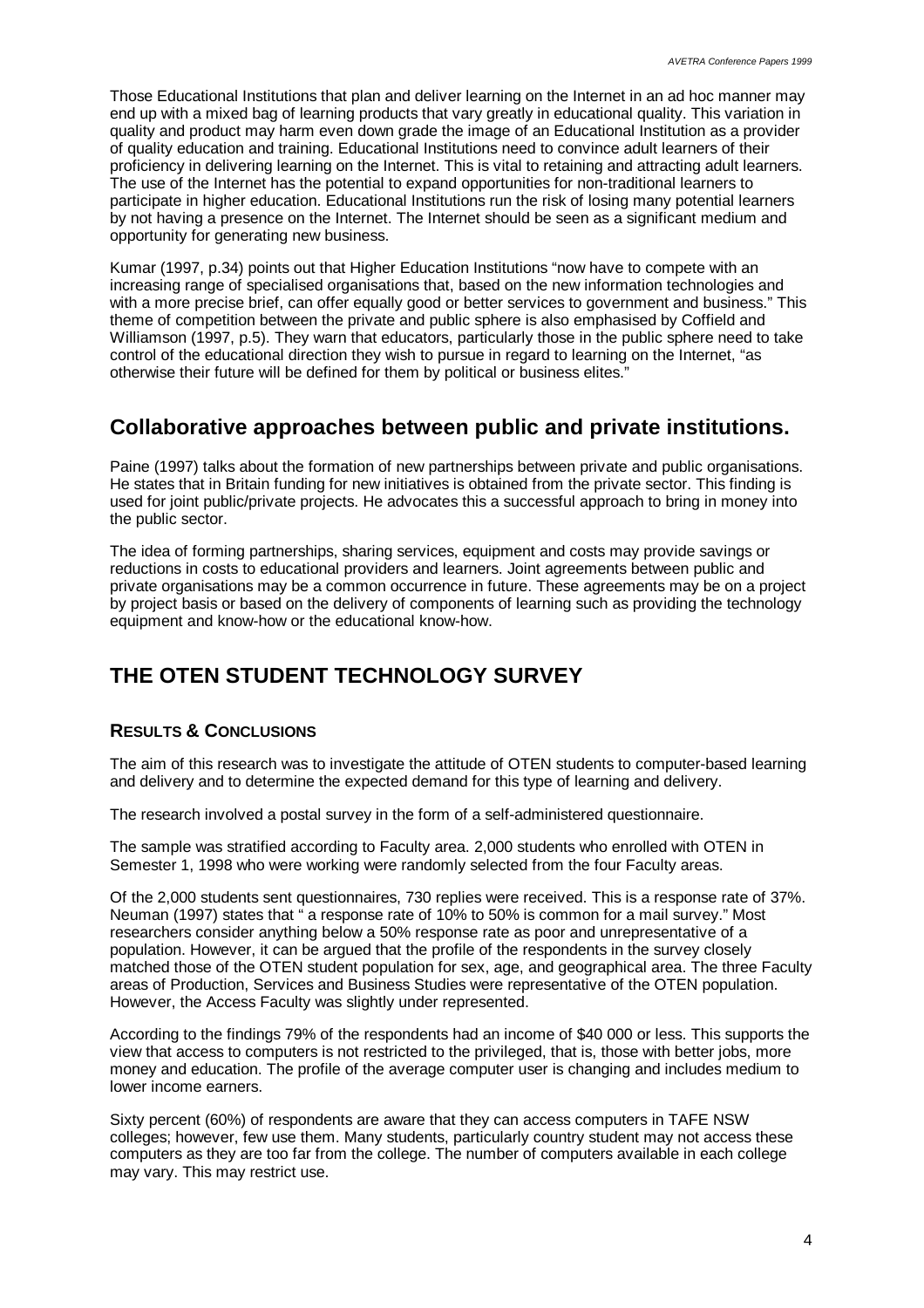A large proportion of students (73%) has access to computers at home. Although higher than the Australian figures of 42% of households with computer access, it must be remembered that the OTEN students are studying and are committed to learning. 38% of OTEN students have access to the Internet at home. This is a higher percentage when compared with the 14% for Australian households. 40% of OTEN students indicated that they had an Internet address. 33% of students stated that they would pay for an Internet connection for study purposes.

One hundred and ninety nine written comments were received from respondents. From the comments received many OTEN students are ready to access computer-based learning, particularly via the Internet. Many students indicated that to support on-line learning that they would like an introductory subject about the Internet included in on-line courses. The trend for access to computers and the Internet at home, at work, and in society to increase will continue.

Almost 60% of OTEN students have a Pentium PC. Of those without a Pentium, students were divided over whether or not they would upgrade their computer hardware for study purposes. The majority of students had access to the common software packages of Word, Access and Excel. 34% of students stated that they would be willing to upgrade software for study, 45% stated that it would depend on cost. This shows that students are willing to think about upgrading computer hardware for study purposes.

58% of OTEN students stated that they would use the Internet to gather information. This is the most widely known way to use the Internet, that is, to access information. Many students stated that they would use it to interact with a teacher, that is, to access teacher support via email. Many other students would like to access their course notes on-line and submit assignments via email. The main uses of the Internet at present are to send and receive email and access information via web pages and sites. Therefore, it is not unusual that the OTEN students have cited uses that have been popularised over the last few years. With the introduction of learning via the Internet student choices for use of the Internet may change over time depending on their exposure to on-line learning. It is positive that students do want to use the Internet for learning.

When asked how they would like OTEN to deliver computer-managed courses most OTEN students indicated that they would like a copy of the materials on computer disk. Many students would like contact with their teachers via email and many would like interactive materials made available via CD ROM. Again this shows that students want to experience media other than print in the delivery for their courses. These results indicate that students are ready to experiment with computer technology for learning.

The survey results indicate that OTEN students are open to the concept of learning via the Internet. According to many of the written comments many students are ready to experience and experiment with this type of learning. These students have a reasonable level of computer technology in their home or at work and many have Internet access and an email address. There are some students who are concerned about the cost involved. However, overall the comments received from students were that this type of learning was a good idea. They want to find out more about this type of learning and are asking what OTEN has to offer.

### **Summary**

Traditional methods of teaching and learning still hold a central place in the development and progress of knowledge; and understandably there is some resistance to let go of the certainty and uniformity that these methods claim to give. However, it is inevitable that new methods of learning such as using the Internet will continue to be improved and refined. The Internet is a sophisticated tool that educators can use to facilitate learning. Although the implications of the Internet to adult education are not fully understood, its existence cannot be ignored. Educational Institutions need to embrace this computer technology in the knowledge that it provides a new way of knowing and learning. The challenge for educators is to utilise it in the best possible way to enhance learning.

#### **BIBLIOGRAPHY**

Australian Bureau of Statistics, (1998) Use of the Internet by Householders, Australia, *ABS Catalogue,* May No. 8147.0

Australian Bureau of Statistics, (1998) Household Use of Information Technology, Australia, *ABS Catalogue,* February*,* No. 8128.0

Albert, J. (1998) *Human Touch Trumps IT*, The Australian, 2 September